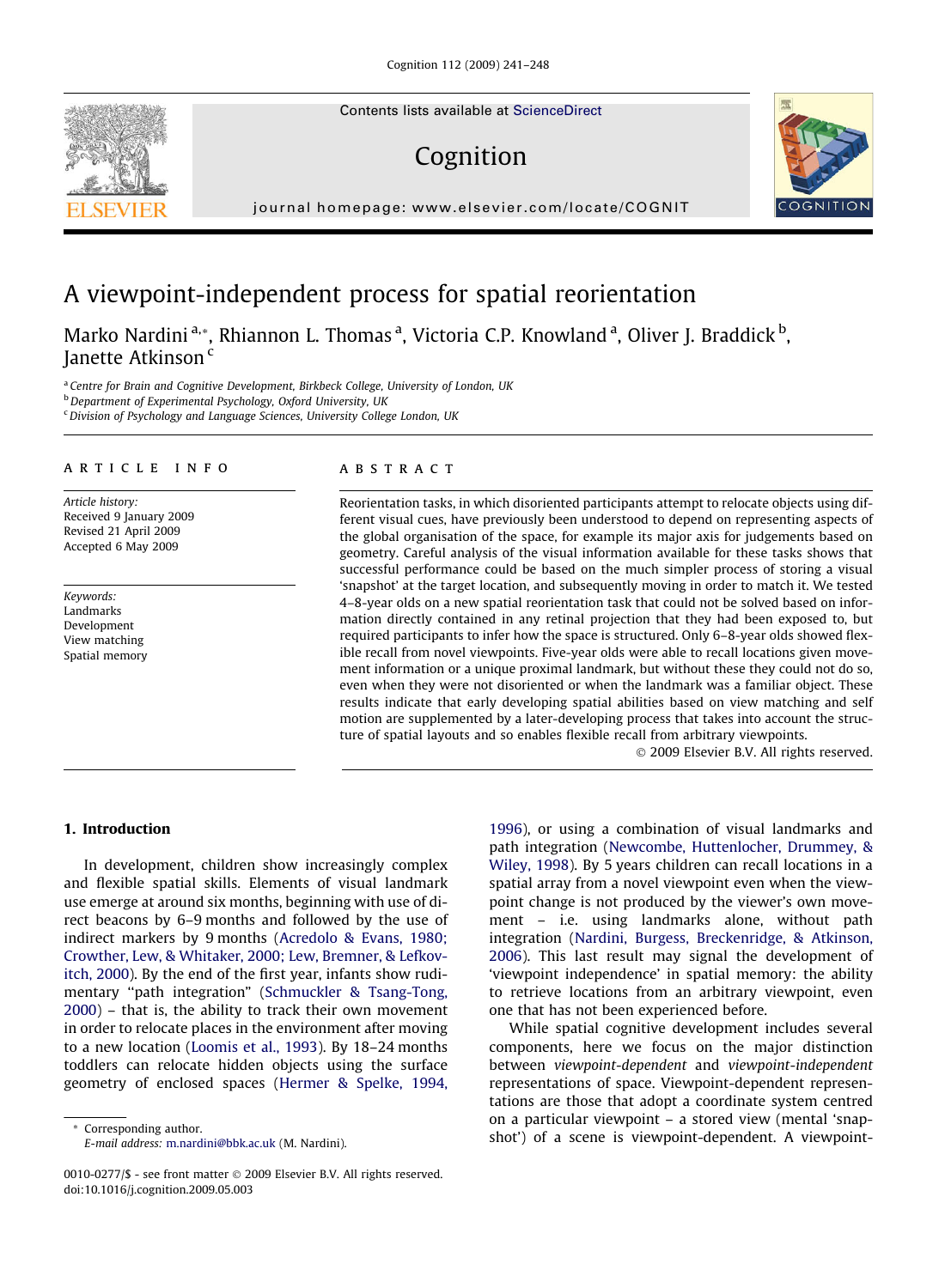<span id="page-1-0"></span>dependent representation would be of limited use after a change of position. By contrast, viewpoint-independent representations adopt a coordinate system centred on external objects, or on the external environment ([Marr &](#page-7-0) [Nishihara, 1978](#page-7-0)). A 'cognitive map' expressing the relationship between elements of an environment, independent of the viewer, [\(Gallistel, 1990; O'Keefe and Nadel, 1978\)](#page-7-0) is viewpoint-independent. A viewpoint-independent representation would allow accurate recall from arbitrary viewpoints. Movement-updated representations used in path integration are centred on the viewer, but also allow recall from multiple viewpoints [\(Loomis et al., 1993](#page-7-0)). However their accuracy depends on how accurately the viewer can track their own movement, and path integration processes are not properly considered viewpoint-independent.

The thesis that human and animal cognition includes viewpoint-independent representations of space has a long history (e.g. [O'Keefe and Nadel, 1978; Tolman, 1948\)](#page-7-0), but remains controversial. For example, [Wang and Spelke](#page-7-0) [\(2002\)](#page-7-0) have argued that humans navigate primarily by momentary, egocentric representations tied to the body and to particular viewpoints (but see also [Burgess, 2006](#page-7-0)). In this paper we propose that developmental changes in spatial behaviour include a shift from an early reliance on viewpoint-dependent representations, such as remembered visual scenes, to later acquisition of flexible, viewpoint-independent representations of space. To support this thesis, our challenge is to show a spatial behaviour that cannot be explained by a viewpoint-dependent process. This is not straightforward, since in nearly all spatial situations, both viewpoint-dependent and viewpoint-independent explanations can account for behaviour. Consider the simple environment in Fig. 1a, where the task is to relocate the nonvisible target  $X$  – say, a ball concealed in tall grass. The surrounding landmarks will obviously be useful for relocating X; however these landmarks can potentially be used in several different ways, two of which we will contrast here.

First, the viewer might encode the topological structure of the space (Fig. 1b). This depends on inferring threedimensional metric information from two-dimensional retinal projections, which is a complex but tractable problem. The payoff is that a viewpoint-independent representation of environment structure would provide an excellent basis for relocating X ([O'Keefe and Nadel, 1978](#page-7-0)). A second possibility is simply storing a view or 'snapshot' of how the world looks when one is standing at  $X$ (Fig. 1c). The viewer can then navigate to  $X$  from a new starting point by moving so as to best match the current view to the 'snapshot' that was stored there. Stored views support navigation in insects [\(Cartwright & Collett, 1982;](#page-7-0) [Judd & Collett, 1998\)](#page-7-0), and familiar views also facilitate recall in human spatial memory ([Diwadkar & McNamara,](#page-7-0) [1997; Shelton & McNamara, 1997\)](#page-7-0). The key difference between ''structural" and ''view matching" accounts of the task in Fig. 1a–c is that in the first case the viewer makes spatial inferences beyond what is directly available in the 2D optic array, whereas in the second case the spatial information contained in the 2D projection is considered sufficient.

It has been argued that storing and matching views from specific viewpoints can account for much of both animal and human spatial cognition [\(Wang & Spelke, 2002](#page-7-0)). To appreciate the force of this argument, consider (in addition to the imaginary example in Fig. 1a–c) two real spatial tasks. [Cheng's \(1986\)](#page-7-0) reorientation task (Fig. 1d) has been very widely used to study animal and human navigation and its development (reviewed, [Cheng & Newcombe,](#page-7-0) [2005](#page-7-0)). Having learnt where an object is hidden, participants are disoriented, so that they cannot keep track of the object's location relative to themselves. A key finding is that both rats [\(Cheng, 1986](#page-7-0)) and young children ([Hermer](#page-7-0)



Fig. 1. (a) A simple environment, (b) its topological structure, and (c) the view from X (see main text). (d) In the classic reorientation task, participants see an object hidden in one corner of a rectangular enclosure, then search for it after being disoriented by turning. A key developmental finding [\(Hermer &](#page-7-0) [Spelke, 1994, 1996\)](#page-7-0), paralleling earlier work with rats ([Cheng, 1986\)](#page-7-0) is that young children search both "geometrically correct" corners, which are equivalent in terms of geometry  $(\star)$ . They tend to fail to distinguish these further by adjacent wall colour (see also [Learmonth et al., 2002](#page-7-0)). (e) Use of geometry can be explained by coding locations relative to the enclosure's first principal axis, which entails forming a structural representation of the space. (f) Use of geometry can equally be explained by navigating to match the current view with a stored view of how the surroundings look when one is standing at the target corner. Geometric information is strongly manifested in 360° panoramic views (adapted from [Stürzl et al., 2008](#page-7-0)); thus "view-based navigation" can predict reliance on geometry (and the tendency to confuse  $\star$  corners) without any representation of the global structure of the space.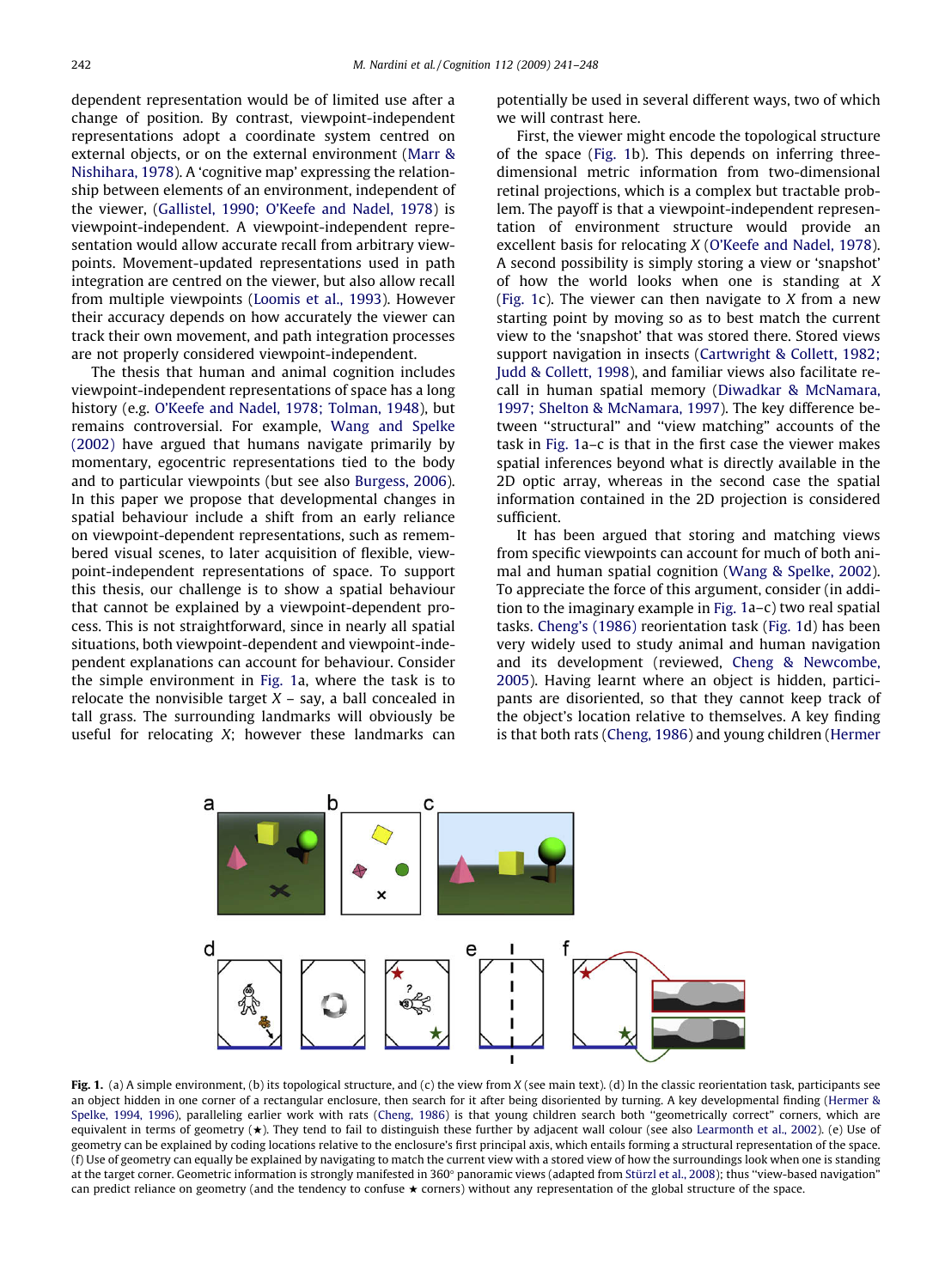[& Spelke, 1994, 1996](#page-7-0)) are able to relocate objects using the ''geometric" cue provided by room shape.

Use of geometry was initially thought to depend on representing locations relative to some aspect of the enclosure's global structure, such as its principal axis [\(Cheng &](#page-7-0) [Gallistel, 2005; Gallistel, 1990\)](#page-7-0). More recently, Cheng and colleagues observed that view matching is enough to guide solutions based on geometry [\(Cheng, 2008; Stürzl, Cheung,](#page-7-0) [Cheng, & Zeil, 2008](#page-7-0)). Results from their simulations are illustrated in [Fig. 1f](#page-1-0). The view from any place in the enclosure can be described as a 360° panoramic 'snapshot' of the surroundings. To relocate a target corner using view matching, the viewer must store a snapshot of how the surroundings look when one is standing at that corner. On subsequent trials, the viewer relocates the corner by moving in the direction that reduces the discrepancy between the current view and the stored snapshot. This tends to lead to a place where the current view matches the stored view. It turns out that navigation by view matching can account for the successful use of geometry, and also for the relative disregard of non-geometric wall features such as colours and patterns ([Stürzl et al., 2008\)](#page-7-0). Importantly, this shows that view matching in the form of simple point-by-point comparison of 2D projections could guide searches based on 'geometry', without viewers having to infer anything at all about the structure of the 3D space. This ''view matching" model of the reorientation task raises an interesting question about its development. While young children make errors on the task, using geometry but tending to ignore wall colours [\(Hermer & Spelke,](#page-7-0) [1994, 1996;](#page-7-0) but see also [Learmonth, Nadel, & Newcombe,](#page-7-0) [2002;](#page-7-0) and review, [Cheng & Newcombe, 2005](#page-7-0)), by 6 years children invariably succeed on all aspects of the task ([Her](#page-7-0)[mer-Vazquez, Moffet, & Munkholm, 2001; Learmonth](#page-7-0) [et al., 2002; Learmonth, Newcombe, Sheridan, & Jones,](#page-7-0) [2008\)](#page-7-0). One account of development would be that view matching improves in accuracy. An alternative possibility is that early view matching is supplemented by a more sophisticated process for solving the task.

A second illustration of how view matching might explain the use of visual landmarks comes from the array rotation task of [Nardini et al. \(2006\).](#page-7-0) In this study, children saw a toy hidden under one of 12 cups bordered by landmarks, and had to relocate it, sometimes after a change of viewpoint. When a viewpoint change was produced by the array being rotated while the child stayed in the same place, the participant had no movement information about the change. Retrieval therefore could not be supported by path integration, but depended solely on the visual landmarks within the array. In this condition, children aged 5 years (but not 3 or 4 years) successfully relocated the toy. One interpretation of the development seen in this task is that at 5 years, children developed the ability to form a structural description, or 'mental map' of the array. This would enable them to pinpoint locations from arbitrary viewpoints. An alternative explanation is that what developed was the ability to match the configuration of visual features close to the hiding place with a stored view of these features as they appeared when the object was hidden. Although the stored view and test view would no longer match, the features close to the hiding place might still be recognised from the new viewpoint. As with the two accounts of the Cheng task, the first account posits extracting structural information about the space, whereas the second posits relying on relatively unstructured relationships (e.g. 'near to') between cues directly present in the 2D optic array.

In the present study we developed a new test for viewpoint-independent recall in spatial memory – that is, recall even from viewpoints at which visual cues in the scene cannot be matched to those in any stored view. We disoriented subjects (precluding path integration) and used a new search task that precluded viewpoint-dependent solutions such as view matching, or aiming towards any familiar visual feature. To exclude such solutions we devised a situation in which no unique visual cue, available when an object was hidden, could be seen at the time of retrieval. The hidden object therefore could not be relocated using information directly available in the retinal projection of the scene (as the classic reorientation task potentially could; [Stürzl et al., 2008](#page-7-0)). Instead, relocating the object from the novel viewpoint depended on representing the structure of the environment. We tested 4–7-year old children, who are at a transitional age for recall from novel viewpoints without movement information ([Nardini](#page-7-0) [et al., 2006\)](#page-7-0).

#### 2. Experiment 1

In a featureless curtained enclosure (W300  $\times$  D300  $\times$  H230 cm), 4–8-year olds saw a toy hidden in one of two 22  $\times$  22  $\times$  30 cm boxes placed symmetrically either side of a large left-right symmetric landmark with different colourful and geometric features on its front and back ([Fig. 2](#page-3-0)a–b). The landmark comprised a rectangular 60  $\times$  30  $\times$  110 cm box, covered with green fabric on the front and white on the back, joined to a 48  $\times$  26  $\times$  80 cm 'pyramid' (irregular tetrahedron) covered in blue sequinned fabric, symmetric from the front view and vertical (flush with the box) at the back. Each of the two views of the landmark (front/back; [Fig. 2](#page-3-0)a) was seen at hiding on half of trials. Children searched for the toy after being disoriented (moved and turned with eyes closed on an office chair outside the enclosure), and replaced to have either the same view, or a different-view from the opposite side of the space; see [Fig. 2](#page-3-0)b. Control no landmark trials in which the landmark was absent at hiding and retrieval checked that participants had no other cues to location and that the disorientation procedure was effective.

Before starting the series of trials, participants walked around the enclosure to see the landmark from all sides. They then completed 12 trials: four pairs of same view and different view trials (randomly ordered), followed by four no landmark trials. Searching the box gave participants feedback on each trial. When they answered incorrectly, participants were allowed to search the other box. The four trials in each of the same- and different-viewpoint conditions comprised the four possible combinations of initial view relative to the landmark ('front', 'back'), and hiding place relative to the landmark (left, right). We used this small number of trials, with no training, so that subjects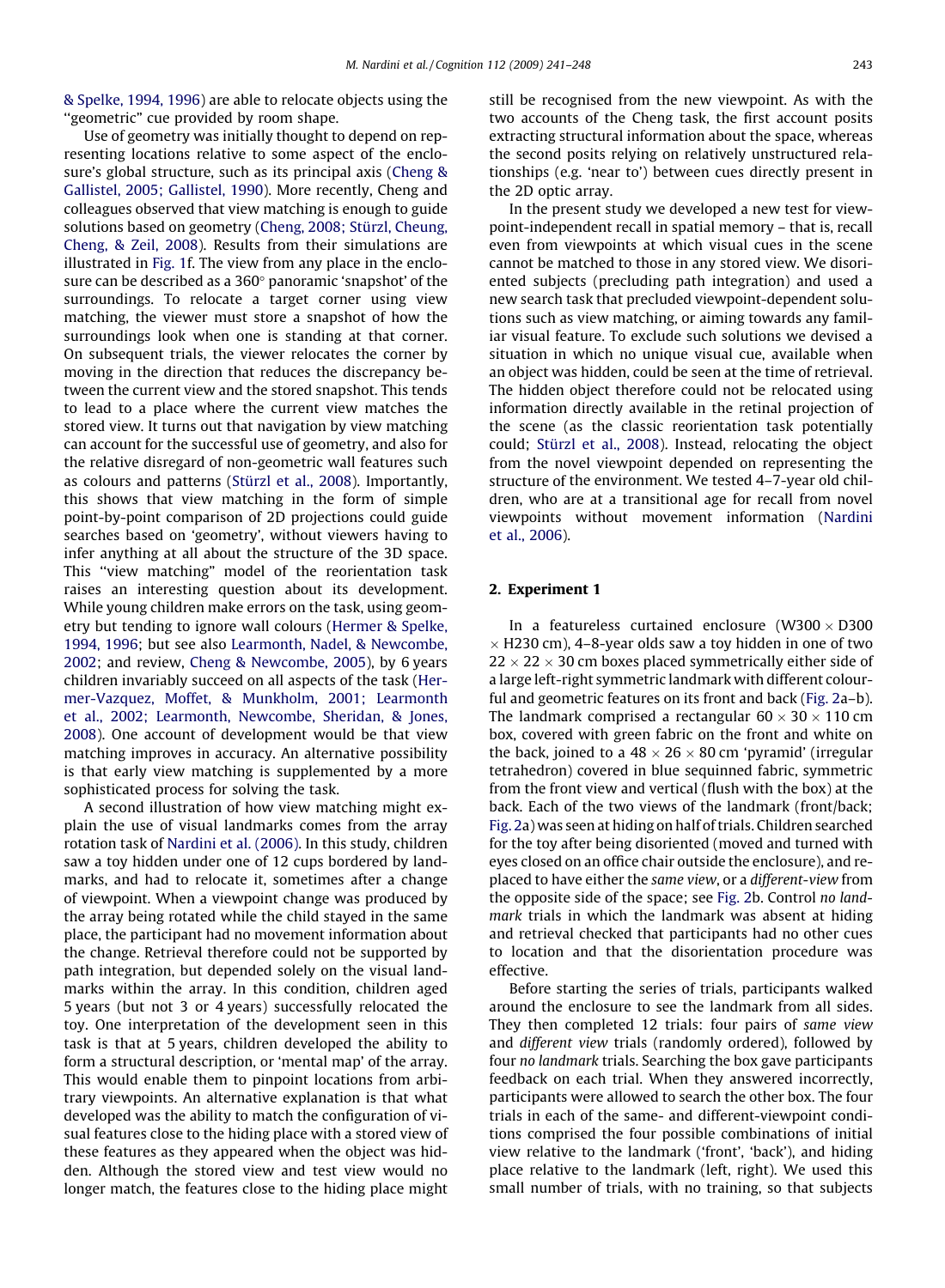<span id="page-3-0"></span>could not learn paired associations between differentviews of the space. Each different view trial was unique, in that the participant had never previously attempted a different view test using that combination of initial viewpoint and hiding place. Participants therefore had no previous opportunity to learn the correct answer from the opposite view.

Disorientation prevented participants from tracking their location in the space, and no unique visual cue directly or indirectly indicated the target box. Three potential strategies remained: 1. maintaining a direction relative to the self (''my left"), 2. coding the target's place in a visual scene (view or 'snapshot') stored at hiding, and 3. representing the spatial relations in the room (e.g. between the hiding place, landmark, and different-viewpoints). Strategies 1 and 2 would provide correct solutions to same view trials, but incorrect (or no) solutions to different view trials (Fig. 2b). Only a representation of environment structure would enable solution of both kinds of trials. Different view trials therefore provided a strict test for participants' ability to represent the structure of the spatial layout.

Participants (recruited from volunteer databases in Oxford and London, and tested with their parents' informed consent) were  $16$  4-year olds (mean age = 4.2, s.d. 0.2, range =  $4.1 - 4.7$  years), 15 5-year olds (mean age =  $5.4$ , s.d. 0.2, range =  $5.1 - 5.9$  years) and 18  $6 - 8$ -year olds (mean age = 7.4, s.d.  $0.5$ , range =  $6.8-8.3$  years). After a pilot study found that older children used extraneous cues such as creases in the enclosure fabric to solve no landmark trials, the oldest group was tested in a different space  $(270 \times 330 \times 230$  cm; Fig. 2c) in which these minor visual cues were more carefully controlled and disorientation took place inside the enclosure.

Table 1 shows mean proportions of correct searches by age group and condition. Proportions of correct searches were compared with chance (0.50) using two-tailed onesample t-tests. All groups were significantly above chance on same view trials; at 4 years,  $M = 0.77$ ,  $t(15) = 3.78$ ,  $p < 0.01$ ; at 5 years,  $M = 0.77$ ,  $t(14) = 4.30$ ,  $p < 0.001$ ; at 6– 8 years,  $M = 0.71$ ,  $t(17) = 2.29$ ,  $p < 0.05$ . On different view trials only 6–8-year olds were significantly above chance,

#### Table 1

Mean proportion of correct searches (standard error of the mean) by experiment, age group and condition.

|                                   | Age,<br>years $(n)$      | Same<br>view<br>condition                           | Different-view No landmark<br>condition                              | condition                              |
|-----------------------------------|--------------------------|-----------------------------------------------------|----------------------------------------------------------------------|----------------------------------------|
| Exp 1                             | $4(n=16)$<br>$5(n = 15)$ | 0.77(0.06)<br>6–8 (n = 18) 0.71 (0.09) <sup>*</sup> | $0.77(0.07)^{*}$ 0.33 $(0.07)^{*}$<br>0.47(0.06)<br>$0.64(0.05)^{*}$ | 0.45(0.07)<br>0.48(0.04)<br>0.51(0.06) |
| Exp 2,<br>movement<br>information | $5(n=8)$                 | $0.88(0.09)^{*}$                                    | 0.94(0.06)                                                           |                                        |
| $Exp_3$<br>distinctive<br>feature | $5(n=16)$                |                                                     | $0.75(0.08)^{\circ}$ 0.66 $(0.07)^{\circ}$                           | 0.57(0.08)                             |
| Exp 4,<br>landmark<br>rotation    | $5(n=13)$                | $0.65(0.05)^{*}$ 0.40 (0.09)                        |                                                                      | 0.50(0.04)                             |
| Exp 5,<br>familiar<br>object      | $5(n=16)$                | $0.80(0.06)$ $0.55(0.05)$                           |                                                                      | 0.55(0.05)                             |

\* Differs significantly from chance (0.50) on two-tailed one-sample t-test at the 5% level.

 $M = 0.64$ ,  $t(17) = 2.56$ ,  $p < 0.05$ ; 5-year olds were at chance,  $M = 0.47$ .  $t(14) = 0.52$ ,  $p = 0.61$ , while 4-year olds were significantly below chance,  $M = 0.33$ ,  $t(15) = 2.42$ ,  $p < 0.05$ . No group differed significantly from chance on no landmark trials (Table 1); at 4 years,  $t(15) = 0.68$ ,  $p = 0.51$ , at 5 years,  $t(14) = 0.44$ ,  $p = 0.67$ , at 6-8 years,  $t(17) = 0.24$ ,  $p = 0.82$ . This confirms that no group was incompletely disoriented or able to use any extraneous spatial cue.

Thus without any unique direct visual cue to the box, but from a familiar viewpoint (condition same view), all ages showed reliable recall. Strikingly, when the viewpoint changed (condition different-view), below-chance performance showed that children as old as 4 years consistently searched egocentrically, an error that is overcome at nine months when movement information and unique visual cues are available [\(Bremner, 1978](#page-7-0)). This bears out the dominance of view- and movement-based representations of space in early childhood [\(Wang & Spelke, 2002\)](#page-7-0). At



Fig. 2. (a) Landmark and hiding boxes for Experiments 1, 2, and 4, front and back views. (b) General procedure. After seeing the toy hidden on either side of the landmark, participants searched for it after being disoriented and replaced on the same side or on the opposite side. (c) Conditions for Experiment 1, age group 6–8 and Experiment 5 were identical except that the landmark was in a rectangular enclosure and disorientation took place inside. (d) ''Wedge"; landmark for Experiment 3; (e) Armchair; landmark for Experiment 5.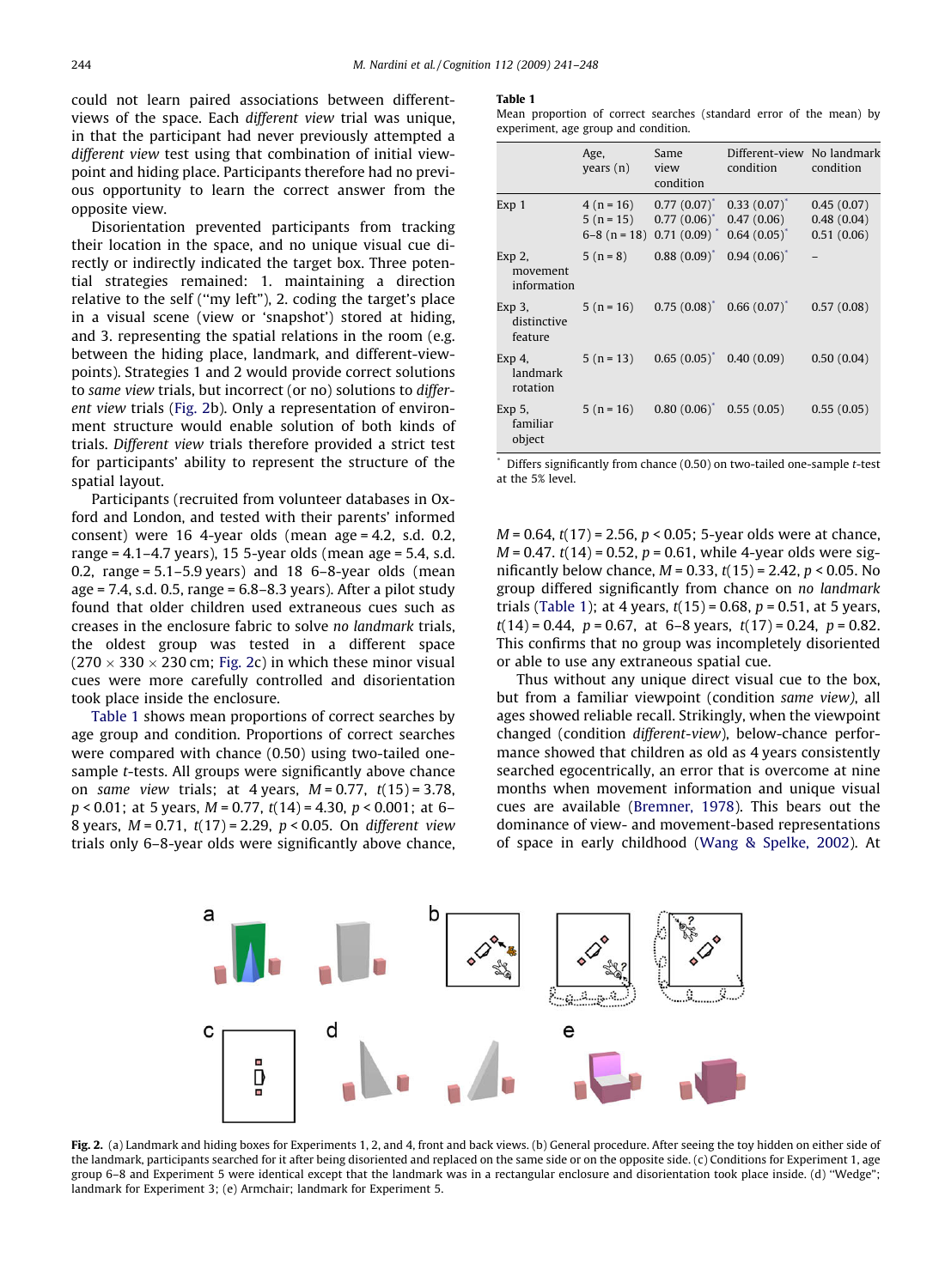5 years different view performance was at chance – neither systematically correct nor incorrect – indicating a transitional stage at which children applied different strategies to same and different view trials, but did not yet consistently solve the latter.

The different view condition was eventually solved at 6– 8 years. Solution of this task from an unfamiliar viewpoint, without movement information or any unique direct or indirect visual cue, reveals an additional, later-developing viewpoint-independent process for spatial reorientation. At 6–8 years this process was selected in favour of competing egocentric processes, which signalled the wrong location. The ability of 6–8-year olds to solve the task shows that children at this age had not only viewpoint-dependent representations (such as ''my left" or a viewpoint-specific ''snapshot"), but also structural information about spatial relations within the enclosure.

## 3. Experiment 2

Chance performance in Experiment 1 indicates that 5 year olds are transitional for solving the different-view test. In Experiments 2–5 we manipulated the available spatial information to investigate the abilities of this age group further. In Experiment 2, we checked that 5-year olds  $(n = 8;$  mean age = 5.3, s.d. = 0.22, range = 5.1– 5.8 years) could solve the different view test when movement information accompanied the perspective change. A smaller group was recruited as we expected a strongly positive result by 5 years based on previous studies (e.g. [Newcombe et al., 1998\)](#page-7-0). The procedure followed that for Experiment 1, except that instead of being placed on an office chair and disoriented, children slowly wheeled the chair outside the enclosure and back to the same view or to the opposite view. Participants had their eyes open, but could not see inside the enclosure while they were outside. Performance [\(Table 1\)](#page-3-0) was significantly above chance for both same view,  $M = 0.88$ ,  $t(7) = 3.97$ ,  $p < 0.01$ , and different-view trials,  $M = 0.94$ ,  $t(7) = 7.00$ ,  $p < 0.001$ . This confirms that when movement information is available, 5-year olds very easily relocate the toy from the opposite viewpoint. Movement information allows the continual updating of the target box's position relative to the participant by path integration ([Loomis et al., 1993\)](#page-7-0). Walking to the new viewpoint also informs participants that their perspective has changed, which may help to suppress the incorrect viewpoint-dependent response.

### 4. Experiment 3

In Experiment 3 we tested whether 5-year olds ( $n = 16$ , mean  $age = 5.4$ , s.d. = 0.2, range =  $5.1-5.8$  years) could solve the different view test without movement information, but with a local cue that is visible from both viewpoints. The setup and procedure were identical to Experiment 1, except that the central landmark was wedge-shaped (60  $\times$  30  $\times$  110 cm; [Fig. 2](#page-3-0)d), i.e. with distinctive geometric features that can be seen from both sides. Performance [\(Table 1\)](#page-3-0) was significantly above chance both on same view,  $M = 0.75$ ,  $t(14) = 2.96$ ,  $p < 0.01$ , and on *different-view* trials,  $M = 0.66$ ,  $t(14) = 2.25$ , p < 0.05. The control no landmark condition did not differ from chance,  $M = 0.57$ ,  $t(14) = 0.89$ ,  $p = 0.39$ . This result shows that in the absence of movement information, an indirect visual cue sufficed to allow 5-year olds to relocate the toy from the opposite viewpoint. This is consistent with 5-year olds' solution of a similar problem in a small spatial array ([Nardini et al., 2006\)](#page-7-0). As well as providing a unique visual feature near the hiding place, the large difference between front and back views of this landmark may help to signal a change of viewpoint, which could suppress the incorrect viewpoint-dependent response.

#### 5. Experiment 4

While disorientation by turning is commonly used to eliminate internal directional cues, the disoriented state is unusual, and may disrupt neural mechanisms of spatial learning ([Knierim, Kudrimoti, & McNaughton, 1995\)](#page-7-0). We tested whether 5-year olds' failure to find a viewpointindependent solution to Experiment 1 was specific to the disoriented state. The Experiment 1 landmark and boxes ([Fig. 2](#page-3-0)a) were fixed to a trolley, and after seeing the toy hidden as before, participants ( $n = 13$ , mean age = 5.5, s.d.  $= 0.3$ , range  $= 5.0 - 5.9$  years) stood outside the enclosure while the experimenter moved and rotated the trolley, either to the same orientation as at hiding, or to the opposite orientation. The trolley was also moved to be adjacent to one of the enclosure walls, to highlight that a change might have occurred. Before starting, the experimenter demonstrated that the trolley, landmark and boxes all moved together. Performance [\(Table 1\)](#page-3-0) was above chance on same view,  $M = 0.65$ ,  $t(12) = 2.89$ ,  $p < 0.02$ , but not different from chance on different view,  $M = 0.40$ ,  $t(12) = 1.10$ ,  $p = 0.29$  or no landmark trials,  $M = 0.50$ ,  $t(12) = 0.00$ ,  $p = 1.00$ . Thus even when they were not disoriented, 5-year olds failed to show viewpoint-independent recall.

#### 6. Experiment 5

Spatial studies commonly require participants to learn new landmarks and environments, and may thus underestimate their abilities with landmarks for which they have formed more established schemata. In Experiment 5 we re-ran the basic task (Experiment 1) using a  $59 \times 73 \times 78$  cm burgundy armchair, covered in white fabric (on the seat) and purple sequinned fabric (on the back-rest), as the landmark. This more familiar object was structurally equivalent to the original landmark in being symmetric and having different geometric and colour features on its front and back [\(Fig. 2e](#page-3-0)). Before starting the study, children sat in the armchair to reinforce their understanding of it as a familiar object. Participants  $(n = 16, \text{ mean age} = 5.4, \text{ s.d.} = 0.3, \text{ range} = 5.0 - 5.9 \text{ years})$ followed the Experiment 1 procedure, using the larger enclosure ([Fig. 2c](#page-3-0)). Mean scores ([Table 1](#page-3-0)) were significantly above chance on same view,  $M = 0.80$ ,  $t(15) = 5.22$ ,  $p < 0.001$ , but not on different-view,  $M = 0.55$ ,  $t(15) = 1.00$ ,  $p = 0.33$  or no landmark trials,  $M = 0.55$ ,  $t(15) = 0.90$ ,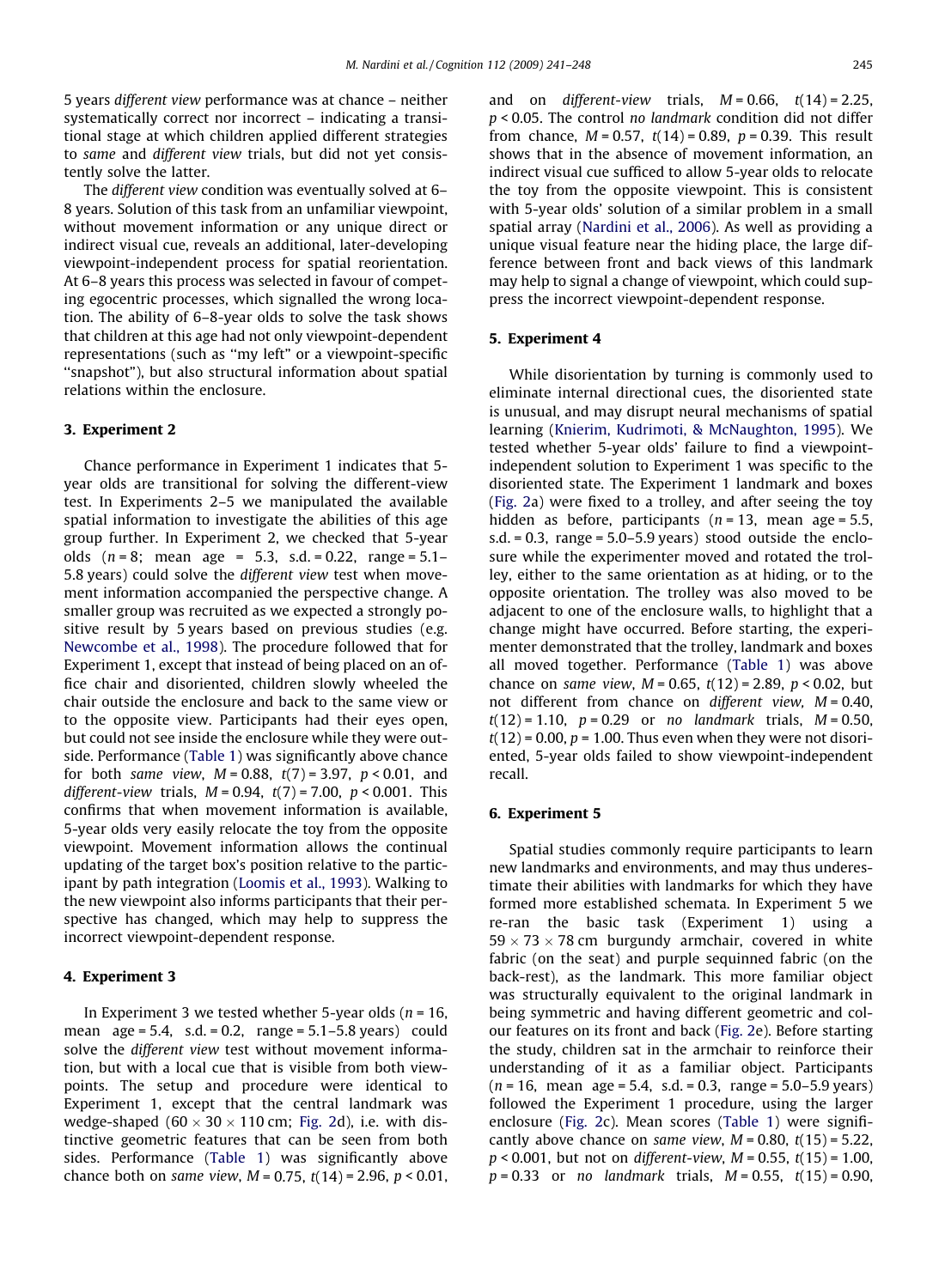$p = 0.38$ . Thus 5-year olds also failed to show viewpointindependent recall relative to a familiar object whose layout could have been acquired over time.

### 7. General discussion

We tested the hypothesis that development of flexible spatial behaviour in childhood includes the emergence of a viewpoint-independent process, supplementing earlierdeveloping processes based on familiar views and movement-based updating (path integration). To test specifically for viewpoint-independent recall, the different view condition was designed so that it could only be solved if participants understood the structural relationship between the landmark and target.

When the toy was both hidden and retrieved from the same viewpoint, children's recall was reliable over all ages and experimental manipulations. Success on this condition is consistent with use of viewpoint-dependent representations based on encoding a direction relative to the self (''my left"), or encoding the target's place within a visual scene. It is also, in principle, consistent with viewpointindependent recall.

Retrieval from the different viewpoint provided a strict test for viewpoint independence. On this condition, 4-year olds were significantly below chance, i.e. consistently incorrect. This suggests that they used the same, viewpoint-dependent strategy on both same view and different-view trials. They may just have encoded a direction relative to themselves, and/or encoded the visual scene in an elementary way that did not capture visual differences between the front and back views of the landmark object.

Five-year olds' different view performance was at chance, which suggests that they used different strategies for same- and different-view trials, but did not find a consistent viewpoint-independent solution. This is consistent with participants recognising that the changed view calls for a different response, but responding randomly, and also with participants using a mixture of correct and incorrect approaches to solving the task. Thus, the 5-year old group showed the ability to recognise when the view has changed, but did not translate this consistently into a successful strategy for retrieving the toy. Five-year olds were unable to retrieve the toy from the opposite viewpoint (Experiment 1), unless movement information about their displacement (Experiment 2) or indirect visual cues (Experiment 3) were available. Thus the different-viewpoint test was solved by 5-year olds only when movement-based or viewpoint-dependent solutions were provided. With only viewpoint-independent solutions available, 5-year olds were unable to solve the task, and remained unable to do so even when they were not disoriented (Experiment 4), and when the landmark was a familiar object (Experiment 5).

Five-year olds in the present study seemed to rely on a combination of viewpoint-dependent strategies, that do not go beyond the spatial information directly contained in the optic array, and path integration. This is interesting since by 5 years, children's spatial competencies are rela-

tively advanced: 5-year olds typically solve the classic reorientation task [\(Hermer-Vazquez et al., 2001; Lear](#page-7-0)[month et al., 2008](#page-7-0)), and can use nearby landmarks to relocate hidden objects from novel viewpoints even when no movement information accompanies the viewpoint change [\(Nardini et al., 2006](#page-7-0)). The present results suggest that these abilities could be supported by effective view matching. These results also suggest that the abilities of 18– 24 month olds to distinguish enclosure corners between blue and white walls [\(Nardini, Atkinson, & Burgess, 2008](#page-7-0)) or walls with small and large dots [\(Huttenlocher & Louren](#page-7-0)[co, 2007](#page-7-0)) based on their left/right sense are very likely to be based on view matching rather than on encoding environment structure.

At 6–8 years, children succeeded on the different-view condition (Experiment 1), which implies a flexible, viewpoint-independent process for spatial recall. At this age, a viewpoint-independent process was reliably selected in preference to competing viewpoint-dependent processes. This result indicates that mature human spatial cognition includes viewpoint-independent representations of environment structure ([Burgess, 2006](#page-7-0)), but that these structural representations are developmentally late to emerge or to be selected for action.

The different-view condition depends not only on possessing a viewpoint-independent solution, but also on selecting it in favour of competing egocentric solutions that signal the wrong location which, here, is a visually identical box. As in other tasks in which subjects can choose between responding 'egocentrically' and 'allocentrically' (e.g. [Acredolo, 1978; Nardini et al., 2006\)](#page-7-0), suppressing the incorrect egocentric response is a component of the task, likely to depend on the development of inhibitory control [\(Diamond, 1990\)](#page-7-0). Thus while we can trace the selection of the correct, viewpoint-independent response to 6–8 years on the current task, we cannot determine the earliest age at which a viewpointindependent representation was available. Our key finding is that at least by 6–8 years, children showed a spatial competence that cannot be explained by view-based navigation based on the computationally simple process of matching visual snapshots ([Stürzl et al., 2008](#page-7-0)). However, the earliest age for acquisition of the viewpoint-independent representations supporting this ability remains a question for future research. [Newcombe and Huttenlocher](#page-7-0) [\(2006\)](#page-7-0) have proposed that developmental changes in spatial behaviour depend on the reweighting of different spatial information sources. In the present study, children's selection of the correct, viewpoint-independent solution (and rejection of the incorrect solution) at 6–8 years could correspond to a reweighting of this kind.

We can rule out simple matching of visual snapshots [\(Stürzl et al., 2008](#page-7-0)) as the basis for retrieval, and so conclude that children solved the different-view condition by going beyond the information directly present in the optic array to infer something about the environment's structure. Clearly it is important to know more about what aspects of structure were represented, and how. A key question is whether the representations comprise 'survey knowledge' of the space, like a mental map, or are more limited in scope but allow mental operations through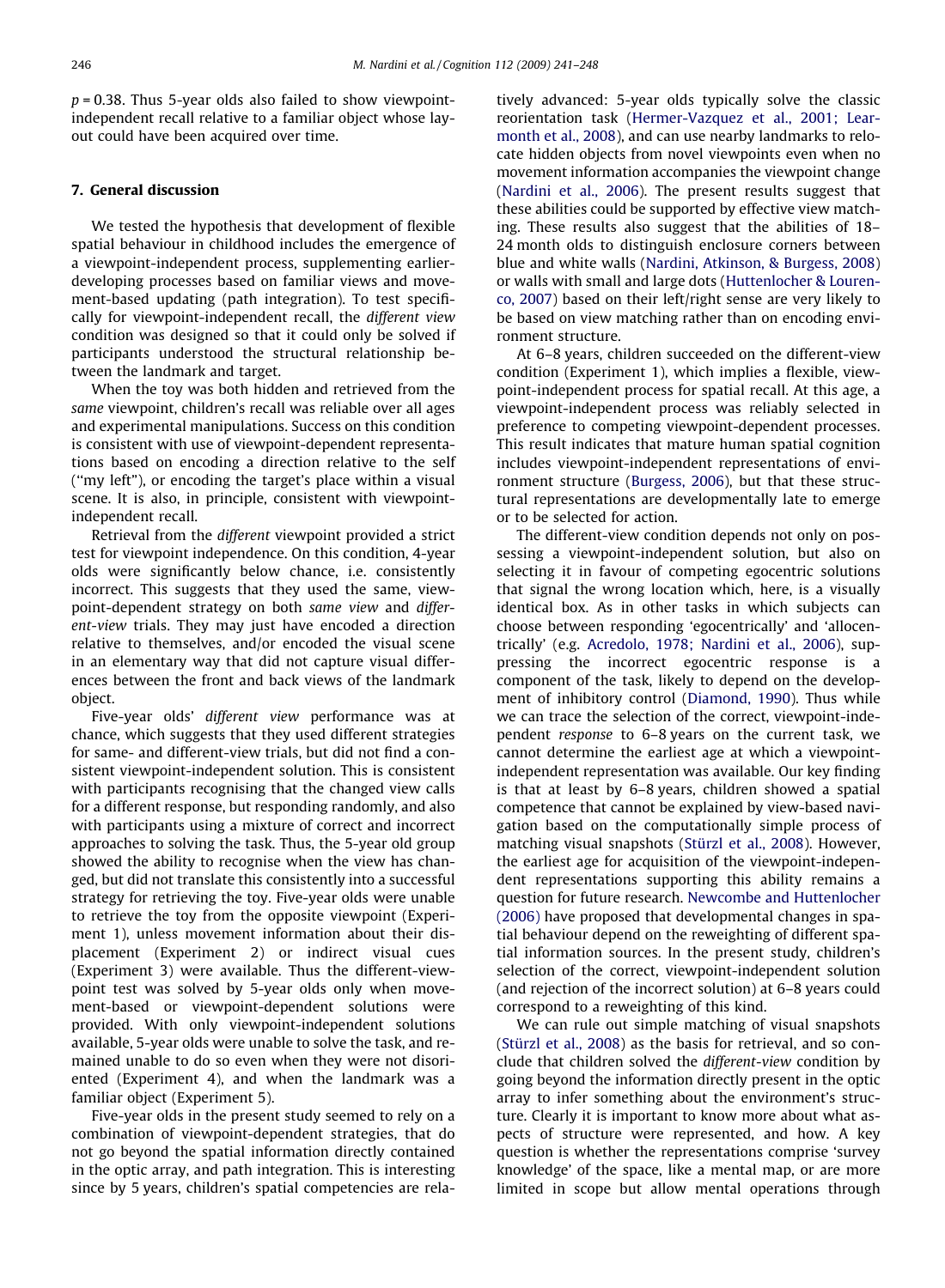which participants can reimagine themselves at the other viewpoint. These processes are conceptually quite different, but it can be difficult to distinguish between them in practice, and the present data are not able to do so. However, both imply that information is available about the structure of the environment. Solving the task by reimagining oneself at the opposite viewpoint requires knowing at least the spatial relationships between the two viewpoints and the target. Imagining displacements around the room requires the use of a coordinate system centred on the room – manipulating or rotating retinal images using only the retinal coordinate system could not solve the different view condition. Therefore whether subjects represented the whole space allocentrically, or just represented pairs of spatial relationships (current place to original place, and original place to target), in either case they represented the relevant aspects of how the space is structured that would be needed for flexible recall from the new viewpoint.

One approach to examining underlying spatial representations would be to ask whether response accuracy and latency are the same across different perspectives: additional latency or reduced accuracy from some viewpoints might suggest an additional process such as mental rotation. Studies of latency and accuracy of spatial judgments from different-viewpoints have revealed aspects of how adults code environment structure [\(Shelton & McNa](#page-7-0)[mara, 1997](#page-7-0)). However, coding with respect to an ''intrinsic" reference frame provided by the axis along which objects are organised can also result in a degree of viewpoint-dependence (better recall along this externally defined axis; [Mou & McNamara, 2002](#page-7-0)) – so the use of allocentric coding does not always imply equal performance from all viewpoints. In the present study we would not predict that retrieval should be equally fast or accurate from both viewpoints, as the familiar viewpoint can be solved not only by a viewpoint-independent process (which might, in principle, show equal availability from all viewpoints), but also by a potentially easier viewpoint-dependent processes such as remembering ''my left". A detailed comparison of latency and accuracy profiles across a range of viewpoints could be informative in a study designed to exclude parallel availability of simple egocentric strategies. However, the interpretation of such profiles would depend on specific assumptions about the nature of the representation and processes which operate upon it.

A requirement that may have made the task relatively difficult is the need to attend to a central landmark, which may be difficult to use for spatial coding [\(Collett, Cart](#page-7-0)[wright, & Smith, 1986](#page-7-0)) compared with distal landmarks ([Morris, 1981](#page-7-0)) or boundary shape ([Cheng, 1986\)](#page-7-0). A central landmark and a visually identical foil were necessary to properly control which visual features could be seen from which view, but in principle it might be possible to devise an equivalent test using distal landmarks or boundaries. [Lourenco, Huttenlocher, and Vasilyeva \(2005\)](#page-7-0) studied whether toddlers could relocate corners first seen inside an enclosure from the outside and vice versa. The ability to understand that a corner seen from inside is the same as one seen outside could provide a strict test for partici-

pants' representation of the structure of the space. While 18–26 month olds failed on the original task (unless they remained oriented while the translation from inside to outside took place, enabling them to track their movement), it would be interesting to test older ages on a similar task. In Lourenco and colleagues' study the walls of the enclosure were low enough for participants to see over the top, which means that participants' visual recognition of corners from the outside based on their inside features could not be ruled out. With tall walls precluding viewing of the inside from the outside, a task of this kind could exclude solutions based on view matching.

Our results differ from those in a 'perspective-taking' task ([Newcombe & Huttenlocher, 1992\)](#page-7-0), which evaluated children's understanding of different-viewpoints by asking them which object on a table-top would occupy some position relative to themselves (e.g., 'furthest') if they moved to a different-viewpoint. Children as young as 3–4 years named the correct objects. The perspective-taking task may have been easier because it took place in a natural room full of distal landmarks, there was no need to resolve their own orientation, and the instruction to suppress a particular perspective and adopt another was given explicitly. In addition, in perspective change tasks participants know the amount of translation and rotation required, and so can imagine gradually moving to the new viewpoint, spatially updating objects' positions as they do so (Farrell [& Robertson, 1998; Rieser, 1989](#page-7-0)). In a recent study with adults [\(Valiquette & McNamara, 2007\)](#page-7-0), patterns of viewpoint-independence depended both on whether the location to be remembered was a navigational goal or not, and on the type of test (judgments of relative direction vs. scene recognition). How factors such as these influence the emergence of viewpoint independence in childhood are important questions for further study.

In summary, we found that 6–8-year olds could reorient in a viewpoint-independent manner, whereas 4- and 5 year olds were dependent on viewpoint-dependent representations or those updated with movement. Overall, these results support the thesis that viewpoint-dependent representations form the core of human spatial cognition ([Wang](#page-7-0) [& Spelke, 2002](#page-7-0)), but also show the emergence of a more flexible, viewpoint-independent process. Consistent with its greater computational demands, this process takes much longer to develop or to be selected for action. Future studies should examine in detail how effectively viewpoint-independent and viewpoint-dependent representations combine when both are available. It is likely that humans flexibly integrate different representations depending on the demands of the current task and the reliability of different, potentially competing, cues [\(Burgess,](#page-7-0) [2006; Newcombe & Huttenlocher, 2006](#page-7-0)). How these cues are combined is a problem that Bayesian models of spatial cue integration ([Cheng, Shettleworth, Huttenlocher, & Rie](#page-7-0)[ser, 2007; Nardini, Jones, Bedford, & Braddick, 2008\)](#page-7-0) may be able to address.

#### Acknowledgments

Many thanks to Neil Burgess and Dorothy Cowie for useful comments on this manuscript, and to Rebecca